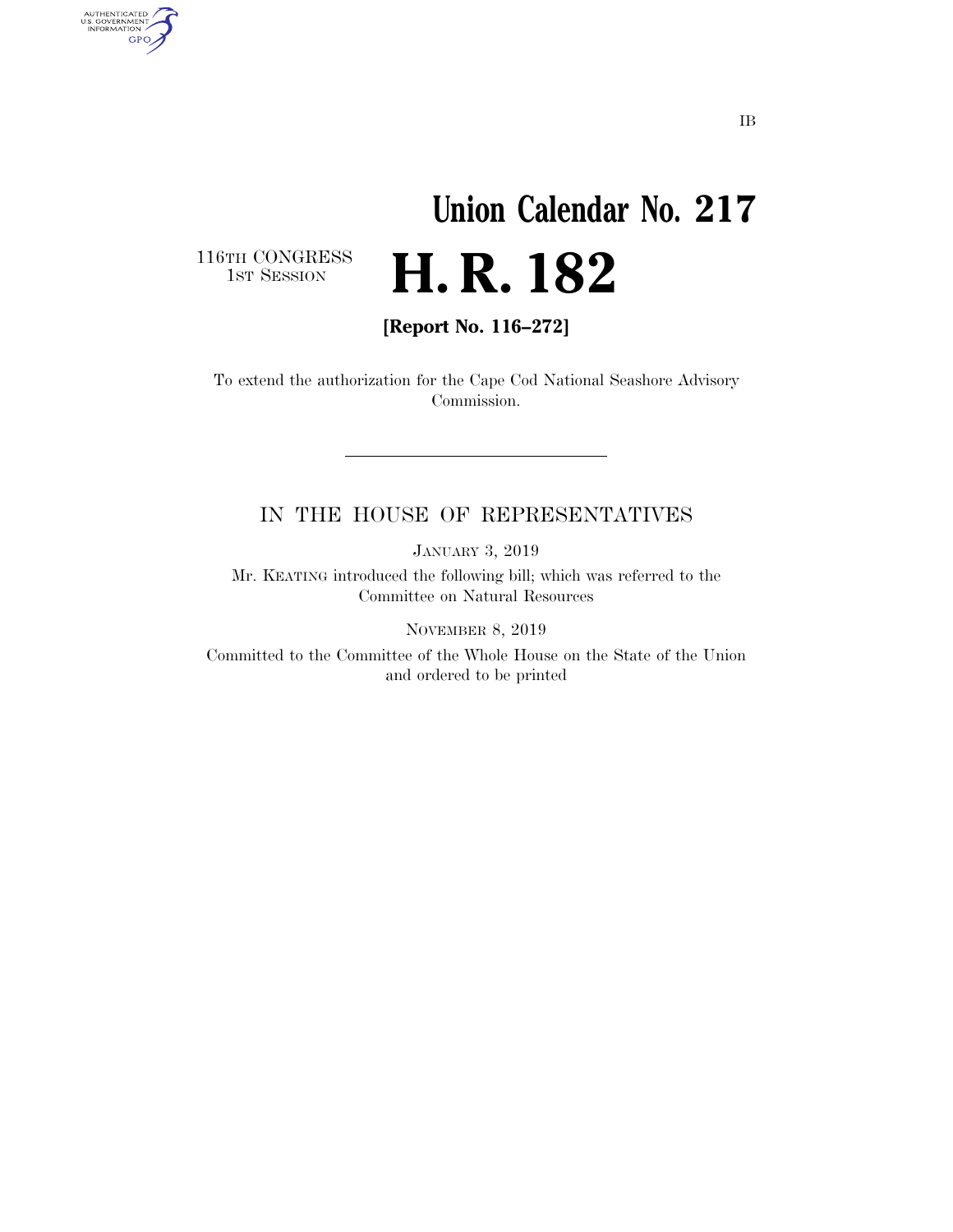## **A BILL**

2

To extend the authorization for the Cape Cod National Seashore Advisory Commission.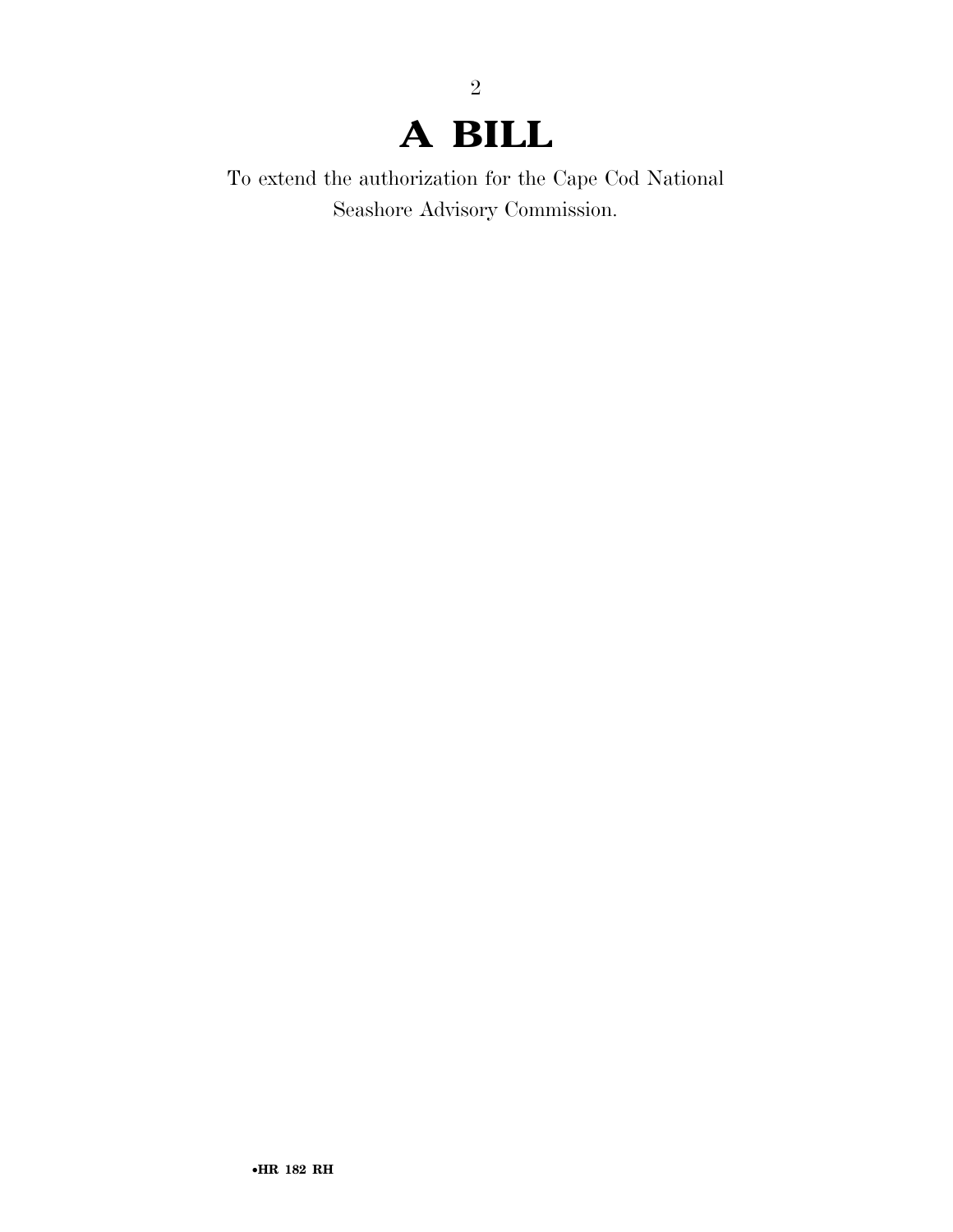### *Be it enacted by the Senate and House of Representa- tives of the United States of America in Congress assembled,*  **SECTION 1. CAPE COD NATIONAL SEASHORE ADVISORY COMMISSION.**  Effective September 26, 2018, section 8(a) of Public 6 Law 87-126 (16 U.S.C. 459b-7(a)) is amended in the sec-

ond sentence by striking ''2018'' and inserting ''2028''.